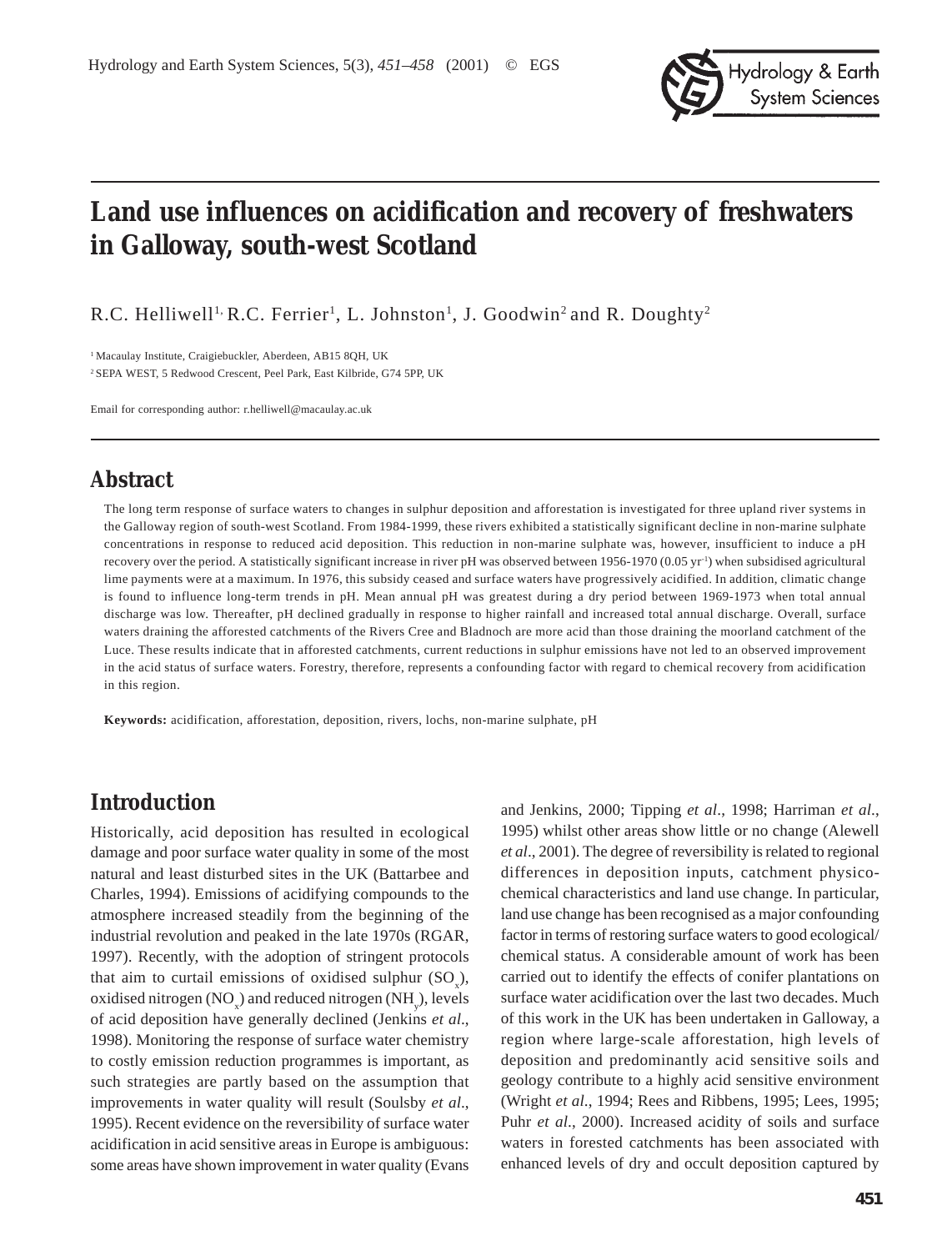forest stands, alterations in soil hydrology and direct physical disturbance of the soil structure during ploughing prior to planting (Miller, 1985). It is well documented that young trees have a high demand on the soil base cation pool and this process can also enhance surface water acidification (Reynolds *et al*., 1994; Miller, 1985). Long term modelling studies of afforestation impacts on soil and stream acidification confirm this view (Jenkins *et al*., 1990a). Forest dynamics, therefore, play an important role in the acidification/recovery of surface waters.

In the present study, long-term hydrochemical analyses from the upper reaches of three rivers, the Cree, Bladnoch and Luce, are discussed. The response of surface waters to changes in sulphur (S) deposition and land use is investigated.

# **Study area and methods**

### GENERAL REGIONAL DESCRIPTION

The Galloway region of south-western Scotland is an acid sensitive environment. The highly siliceous granitic bedrock covered by thin, patchy, organic rich and generally acidic soils, offers only limited ability to neutralise acid inputs from the atmosphere (Wright *et al*., 1994). This region receives an annual average rainfall exceeding 2000 mm. Bedrock



*boundaries and sample sites*

geology is characterised by Paleozoic (mainly Silurian) sedimentary rocks (shale, slate, greywacke, sandstone and conglomerate) into which granitic plutons are intruded (Daysh, 1974). These geological formations have a low capacity to buffer external acid inputs and, as a consequence, the soils are naturally acid (Edmunds and Kinniburgh, 1986).

Although small areas of rough and improved grassland occur to the south and west of the region, a considerable part of this region is covered with coniferous forest. Largescale commercial afforestation increased dramatically during the mid  $20<sup>th</sup>$  century with the total area of conifer woodland under Forestry Commission ownership increasing from *c*.6581 ha in 1940–1950 to *c*.93 842 ha in 1971-80 (Forestry Commission, 1999). The total area of forest (including woodland owned by or leased to the Forestry Commission and forest under private ownership) is 170 848 ha, this represents 27% of the land area in this region. Afforestation has been almost exclusively with non-native conifers such as Sitka spruce (*Picea sitchensis*) and lodgepole pine (*Pinus contorta*).

### DESCRIPTION OF THE RIVER CREE, BLADNOCH AND LUCE SUB-CATCHMENTS

Soil and land use information for the sub-catchments included in this study were extracted from the digital soil map of Scotland (1:250,000) and the Land Cover of Scotland 1988. Collectively, the Rivers Luce, Cree and Bladnoch drain an area of 1102 km<sup>2</sup> from the Galloway uplands to the Solway Firth (Fig. 1). The drainage areas of the head-water rivers included in this analysis are  $62 \text{ km}^2$  (Cree at Arnimean),  $54 \text{ km}^2$  (Bladnoch at Glassoch) and  $32 \text{ km}^2$ (Luce at Penwhirn). The Cree and Bladnoch sub-catchments are dominated by coniferous plantations (80% and 71%, respectively), the remaining area is comprised of rough grassland and heather moorland (Fig. 2a). These subcatchments were afforested during the 1950s, 60s and 70s. Since the 1980s, more forest has been planted although there is now significant felling as much of the first plantings reach maturity (Forestry Commission, 1999). The soils in the Cree and Bladnoch sub-catchments are mineral in nature and derived from greywackes and shales (Ettrick association) (Fig. 2b), although, 7% of the Cree sub-catchment is composed of soils derived from granite (Dalbeattie association). Reference is also made to longer-term historical datasets from Shennanton, a sampling site down river from Glassoch (River Bladnoch). A large part of the Shennanton sub-catchment comprises coniferous forest (60%) and rough grassland (23%). Peat, brown forest soil and peaty podzols derived from greywackes and shales are the major soils types in the Bladnoch catchment. In contrast, the Penwhirn sub- Fig. 1. *Map showing the River Cree, Bladnoch, and Luce catchment*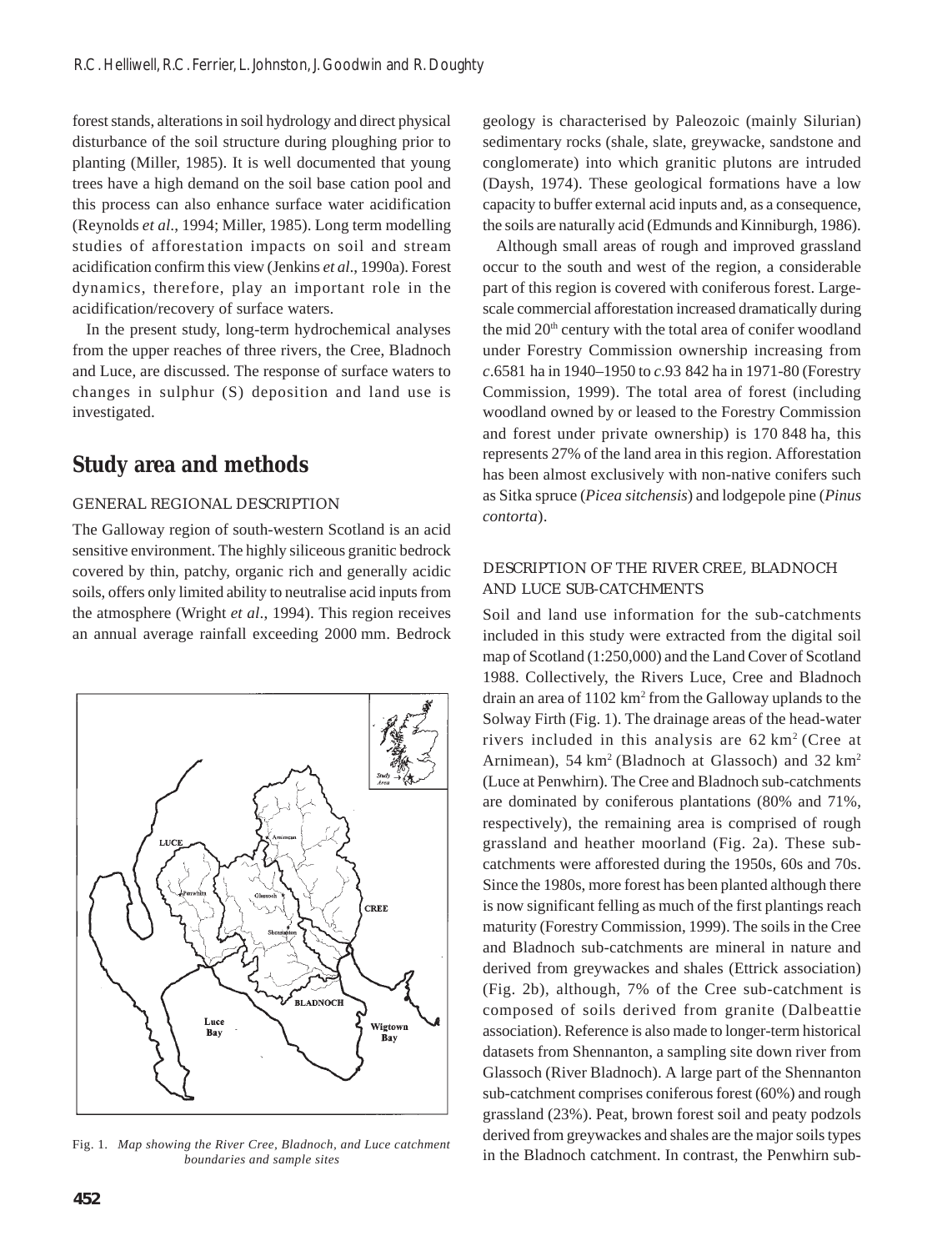

Fig. 2*. Proportion of: (a) vegetation classes, (b) geology, and (c) soil types in the River Cree, Bladnoch and Luce sub-catchments.*

catchment is dominated by blanket peat (80%), with a small area of peaty gleyed soil derived from greywackes and shales (Ettrick association) surrounding the lower river channel (Fig. 2b and c). A large area of the catchment comprises rough grassland and heather moorland (89%), only 9% of the Penwhirn sub-catchment is afforested (Fig. 2a).

Long-term monitoring data for analysis of temporal trends were obtained from the Scottish Environment Protection Agency (SEPA West region). A sampling programme was established in 1955 on the River Cree at Arnimean and the River Bladnoch at Shennanton. These sites were sampled at six-weekly intervals. This sampling programme was reviewed in 1963 to provide increased coverage of the main river tributaries on the River Cree and the sampling frequency was increased to monthly intervals. In 1980, samples were collected on a monthly to quarterly basis. It was during this year that sampling of the River Bladnoch began at Glassoch. Records of chloride (Cl), nitrate  $(NO<sub>3</sub>)$ , gran alkalinity and pH began in 1956, whilst total aluminium

*Table 1.* Mean annual chemistry from Rivers Cree, Bladnoch, and Luce (1984-1999). All values in  $\mu$ eq l<sup>-1</sup> except pH.

|                         |     |     |               |   |       | $pH$ SO <sub>4</sub> SO <sub>4</sub> * NO <sub>3</sub> Cl Alkalinity |
|-------------------------|-----|-----|---------------|---|-------|----------------------------------------------------------------------|
| Cree at<br>Arnimean     | 5.4 | 104 | 69            | 8 | 336   | 88                                                                   |
| Bladnoch at<br>Glassoch | 5.7 |     | 115 76 12 384 |   |       | 132                                                                  |
| Luce at<br>Penwhirn     | 6.0 | 94  | 54            |   | 3 340 | 259                                                                  |

 $(A)$  and sulphate  $(SO<sub>4</sub>)$  were not included in routine analysis until 1984. Base cation data are very irregular in terms of the length of the records and completeness. Analysis was conducted using standard procedures adopted by SEPA (HMSO, 1980). Flow on the River Cree was recorded at Newton Stewart (NS 412 653).

A comparison of mean annual (1984–1999) surface water pH (derived from mean H concentration, Table 1) shows that samples collected from the River Cree (pH 5.4) and the River Bladnoch (pH 5.7) are more acid than the River Luce (pH 6.0). Alkalinity measurements replicate this pattern with the lowest mean data recorded at the River Cree  $(88 \text{ µeq } 1^{-1})$ , and the highest at the least acid site, the River Luce  $(259 \mu$ eq l<sup>-1</sup>).

The non-marine component of  $\text{SO}_4(\text{SO}_4^*)$  was determined by:

$$
SO_4^* = SO_4 - (R^*Cl)
$$

where *R* is the ratio of that ion to *Cl* in seawater (0.104 for  $SO_4$  where concentrations are in  $\mu$ eq l<sup>-1</sup>). The highest mean annual concentrations of  $SO_4^*$  and  $NO_3^*$  for 1984-1999 were recorded for the River Bladnoch (76 µeq  $l<sup>-1</sup>$  and 12 µeq  $l<sup>-1</sup>$ respectively). Non-marine SO<sub>4</sub> concentrations measured at the River Luce were slightly lower than the concentrations in the Cree and Bladnoch, with a mean concentration of 54 µeq  $1<sup>-1</sup>$  for 1984-1999. Surface water Cl concentrations are high, and range from 336  $\mu$ eq  $l<sup>-1</sup>$  at the River Cree to  $384$  µeq  $1<sup>-1</sup>$  at the River Bladnoch, reflecting the close proximity of these river systems to the coast.

### **Statistical analysis**

A multiple regression model was fitted to the data (El-Shaarawi *et al*., 1983):

$$
y_i = \alpha + \beta_1 \frac{t_i}{365} + \beta_2 \sin(2\pi \frac{t_i}{365}) + \beta_3 \cos(2\pi \frac{t_i}{365}) + \varepsilon_i
$$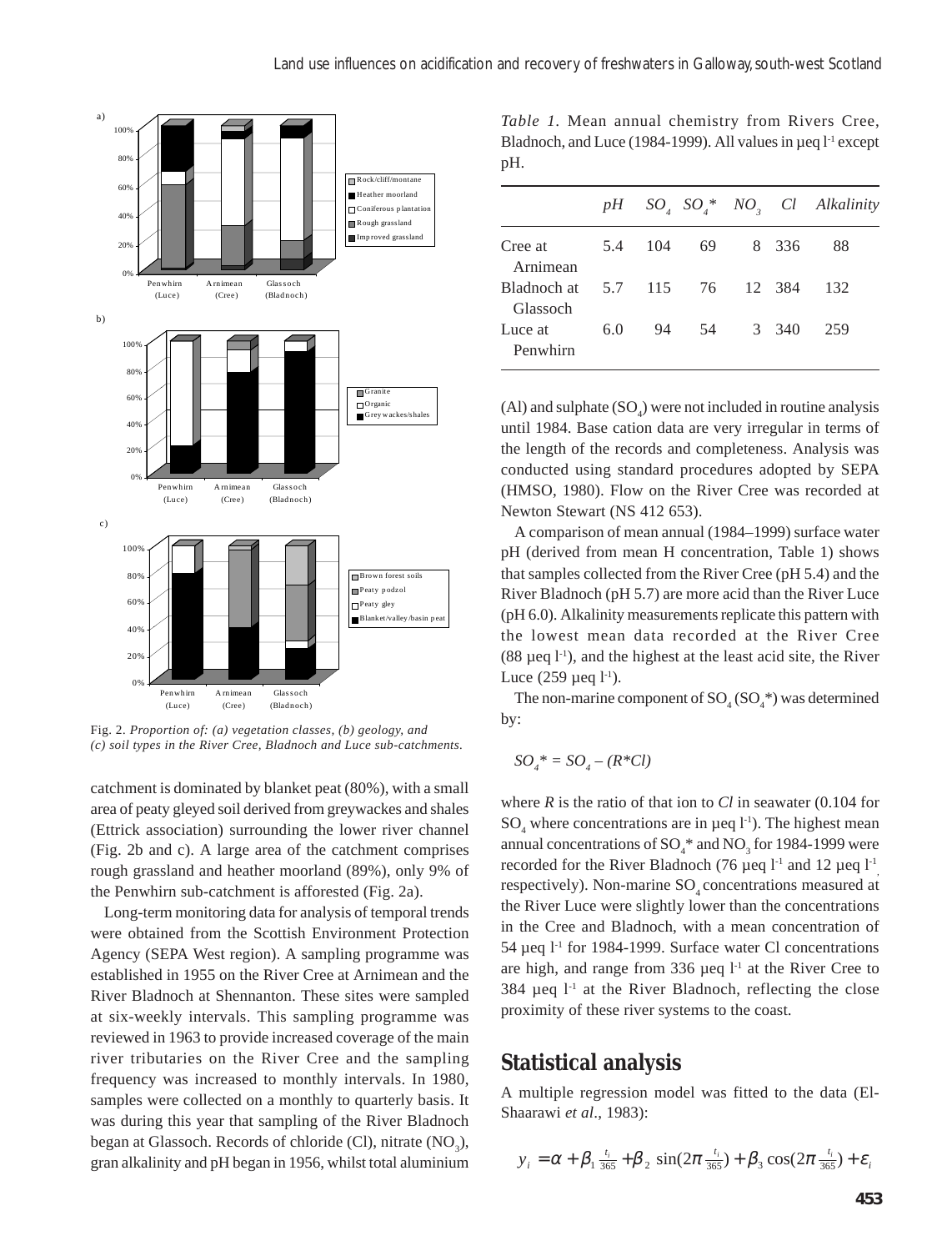where *y* is the response variable and *t* is the date expressed as the number of days from the start of the study. This model involves an annual cycle and a linear trend. A test was carried out to determine whether the trend  $b<sub>1</sub>$  is significantly different from zero.

This parametric method was chosen because fitting a smooth seasonal component is more realistic than treating seasons as blocks. In addition, unequal spacing between observations does not present a problem as the day of observation is incorporated directly into the model. A similar approach was used by El-Shaarawi *et al*. (1983). A simple linear regression model was used to test the relationship between selected chemical determinands included in this study.

# **Results: Trend analysis**

### DEPOSITION CHEMISTRY

A long-term perspective of wet deposition was obtained from a collector at Eskdalemuir, south-west Scotland (NT 234 028). The data presented in Ferrier *et al*. (2001) show a non-uniform decrease in  $SO_4^*$  with relatively high concentrations recorded in the late 1970s, followed by a sharp decline from 52 µeq  $l<sup>-1</sup>$  to 29 µeq  $l<sup>-1</sup>$  between 1980– 1987. Mean annual decline in  $SO_4^*$  for the entire deposition record at Eskdalemuir (1973-1995) is 2.1  $\mu$ eq l<sup>-1</sup>yr<sup>-1</sup>. The total decline in SO<sub>4</sub> $*$  in 1984–1995 was 18%. Concentrations of calcium (Ca), magnesium (Mg),  $NO<sub>3</sub>$  and ammonium (NH4 ) in wet deposition at Eskdalemuir have remained approximately constant from the early 1980s to 1998.

### COMPARISON OF HYDROCHEMICAL TRENDS FROM THE RIVERS CREE, BLADNOCH AND LUCE

Results from the regression analysis for linear trend and annual cycle representing 1984-1999 are shown in Table 2.

#### *River Cree at Arnimean*

Significant trends were observed in the River Cree for  $\text{SO}_4$ ,  $SO_4^*$ , Cl, and Al (Table 2). At this site there has been a pronounced and highly significant decline in  $SO_4^*$  of an estimated 20  $\mu$ eq  $1^{-1}$  over the reported 15 years  $(-1.34 \,\mu$ eq l<sup>-1</sup> yr<sup>-1</sup>). This is in accordance with observed decreases in total deposition of S. As expected, a decline in total Al was observed with the decline in  $SO_4^*$ . In this instance the decline in surface water  $SO_4^*$  is associated with a decline in base cations and Al appears to have decreased rather than H. In this regard changes in deposition were sufficient to result in a general improvement in water

*Table 2.* Annual trends in water chemistry based on linear analysis incorporating a seasonal cycle (1984-1999). All trend estimates in  $\mu$ eql<sup>-1</sup>yr<sup>-1</sup> except pH (pH yr<sup>-1</sup>). Total Al  $(\mu M \text{ yr}^{-1})$ . \*, \*\* and \*\*\* denotes trends significant at 0.05, 0.01, 0.001 levels, respectively.

|                          | River Cree<br>at | River<br>Bladnoch | River Luce<br>at          |  |
|--------------------------|------------------|-------------------|---------------------------|--|
|                          | Arnimean         |                   | at Glassoch Penwhirn Burn |  |
| pН                       | $-0.00$          | $-0.01$           | 0.01                      |  |
| Na                       | 0.31             | $-1.30$           | 2.67                      |  |
| K                        | $0.17$ [No data] | $-0.16$           |                           |  |
| $\mathrm{SO}_4^+$        | $-4.11***$       | $-3.08**$         | $-0.98$                   |  |
| $\mathrm{SO}_4^{\;\ast}$ | $-1.34***$       | $-2.32**$         | $-0.02$                   |  |
| NO <sub>3</sub>          | $-0.19$          | $-0.32$           | 0.18                      |  |
| Сl                       | $-4.51**$        | $-6.10$           | $-3.12$                   |  |
| Total Al                 | $-0.09***$       | $-7.94***$        | $-11.63**$                |  |
| Alkalinity               | No data          | 18.62**           | 18.86*                    |  |

chemistry but not for pH improvement. This may be due in part to continued afforestation in this area (Fig. 3) and possibly an increase in organic acids associated with rising Dissolve Organic Carbon (DOC). There are, however, no observational data available, but similar trends have been identified in the Galloway region (Harriman *et al*., 2001).

#### *River Bladnoch at Glassoch*

Surface water trends observed in the River Bladnoch are similar to those in the River Cree, where  $SO_4$  $(-3.08 \,\mu$ eq  $1^{-1} \,\text{yr}^{-1})$  and  $\text{SO}_4^*$   $(-2.32 \,\mu$ eq  $1^{-1} \,\text{yr}^{-1})$  have decreased significantly throughout the record. Of the three head water tributaries, the River Bladnoch exhibits the strongest declining trend in  $SO_4^*$ , an estimated overall decrease of 35  $\mu$ eq l<sup>-1</sup> since 1984. In addition, the statistically significant increase in alkalinity (18.62  $\mu$ eq l<sup>-1</sup>yr<sup>-1</sup>) has been accompanied by a significant decrease in Al of 119  $\mu$ M l<sup>-1</sup> over 15 years  $(-7.94 \mu M l^{-1} yr^{-1})$ . This result should be interpreted with caution, particularly as the alkalinity dataset is limited to 12 data points distributed throughout the reporting period. In contrast to trends identified in the Rivers Cree and Luce (which have lower concentrations of  $NO_3$ ), a seasonal  $NO<sub>3</sub>$  cycle can be identified in the River Bladnoch data where samples collected during the winter months have higher concentrations of  $NO<sub>3</sub>$  compared to summer. Nonetheless, the long-term  $NO<sub>3</sub>$  trend is not statistically significant  $(-0.32 \mu$ eq  $1^{\text{-}1}$  yr<sup>-1</sup>). Rather unexpectedly, a small and statistically insignificant decline in pH was observed between 1984–1999 (–0.01 yr<sup>-1</sup>), this trend was also evident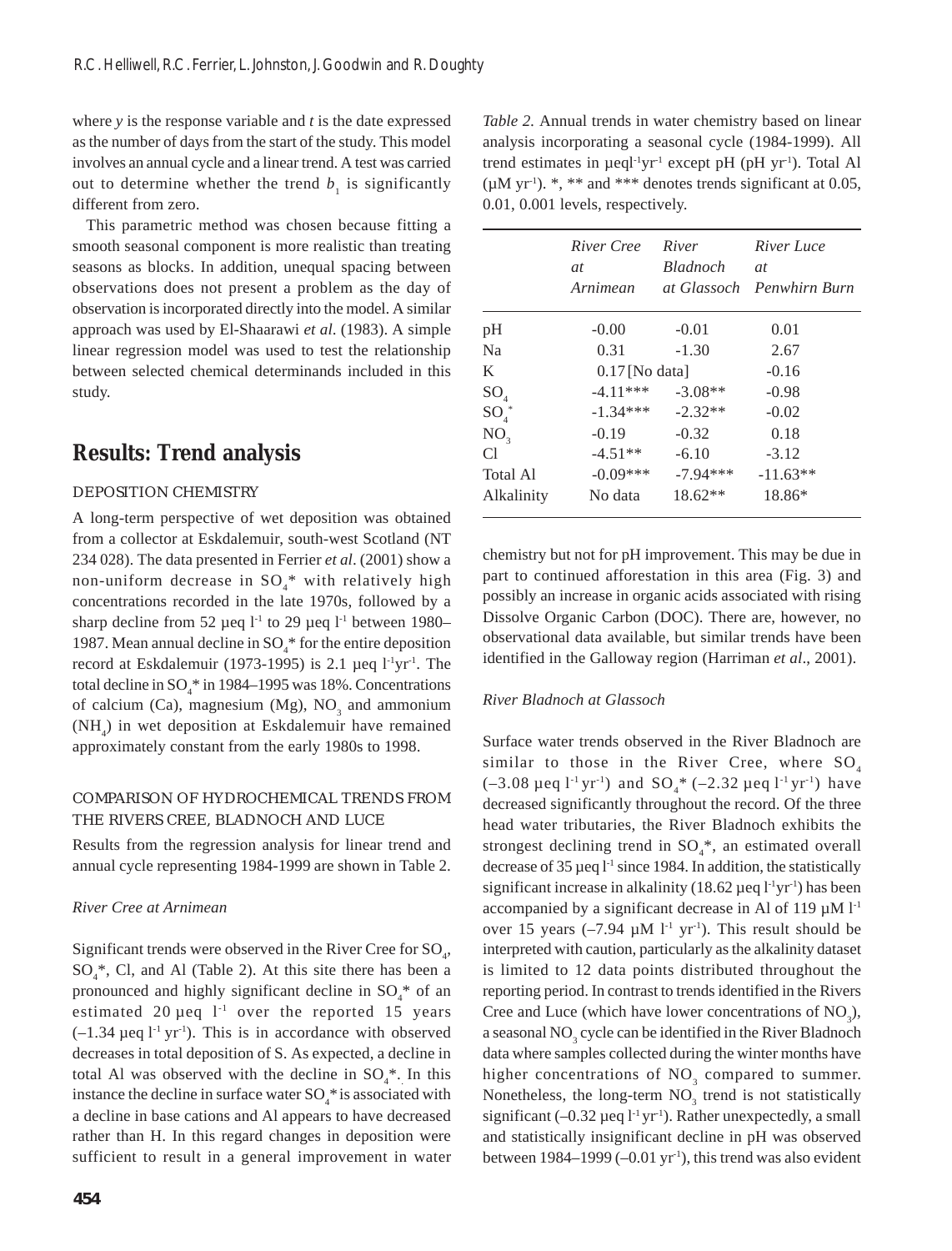

Fig. 3*. Area of broadleaves and conifers in the Galloway region by planting year class (Source: Forestry Commission, 1999)*

during the same period in the River Cree. Insufficient hydrochemical data from these sites make further interpretation difficult, however, this trend should not be dismissed.

### *River Luce at Penwhirn*

Trend analysis from the River Luce reveals very different results to those observed in the Rivers Cree and Bladnoch. Regression analysis shows a slight improvement in surface water pH but this is not statistically significant  $(0.007 \text{ yr}^{-1})$ . The clear decline in total S deposition (Ferrier *et al*., 2001) has resulted in a small decrease in stream concentrations of SO4 \*, but this decline is not significant at the 5% level (Table 2). Compared with the afforested sub-catchments of the Rivers Cree and Bladnoch, the magnitude of the response to reduced deposition inputs is considerably smaller. Total Al has clearly declined over the 15 year period  $(-11.63 \mu M l^{-1} \text{ yr}^{-1})$  and, as a consequence, a significant increase in the alkalinity trend is observed (18.86 µeq  $1^1$ yr<sup>1</sup>). An inverse and highly significant relationship is observed between total Al and alkalinity  $(r^2=0.69**,$  $y = -0.5625x + 311.29$  throughout 1984–1999.

#### LONGER TERM TRENDS IN SURFACE WATER PH

Historical records of surface water pH are limited to two sites in this study: records began in 1956 for the River Cree at Arnimean and in 1964 for the River Bladnoch at Shennanton. These data reveal very different trends in surface water acidity compared with the shorter record (1984-1999) described previously (Fig. 4). Calcium, Al, and SO4 were not included in routine analysis until the mid 1980s and in this regard, the long-term analysis is restricted to surface water pH.

Through detailed analysis of surface water chemistry from



Fig. 4. *UK agricultural lime use and river pH from the Cree at Arnimean and Bladnoch at Shennanton* (Source of subsidy information: BACMI (1983))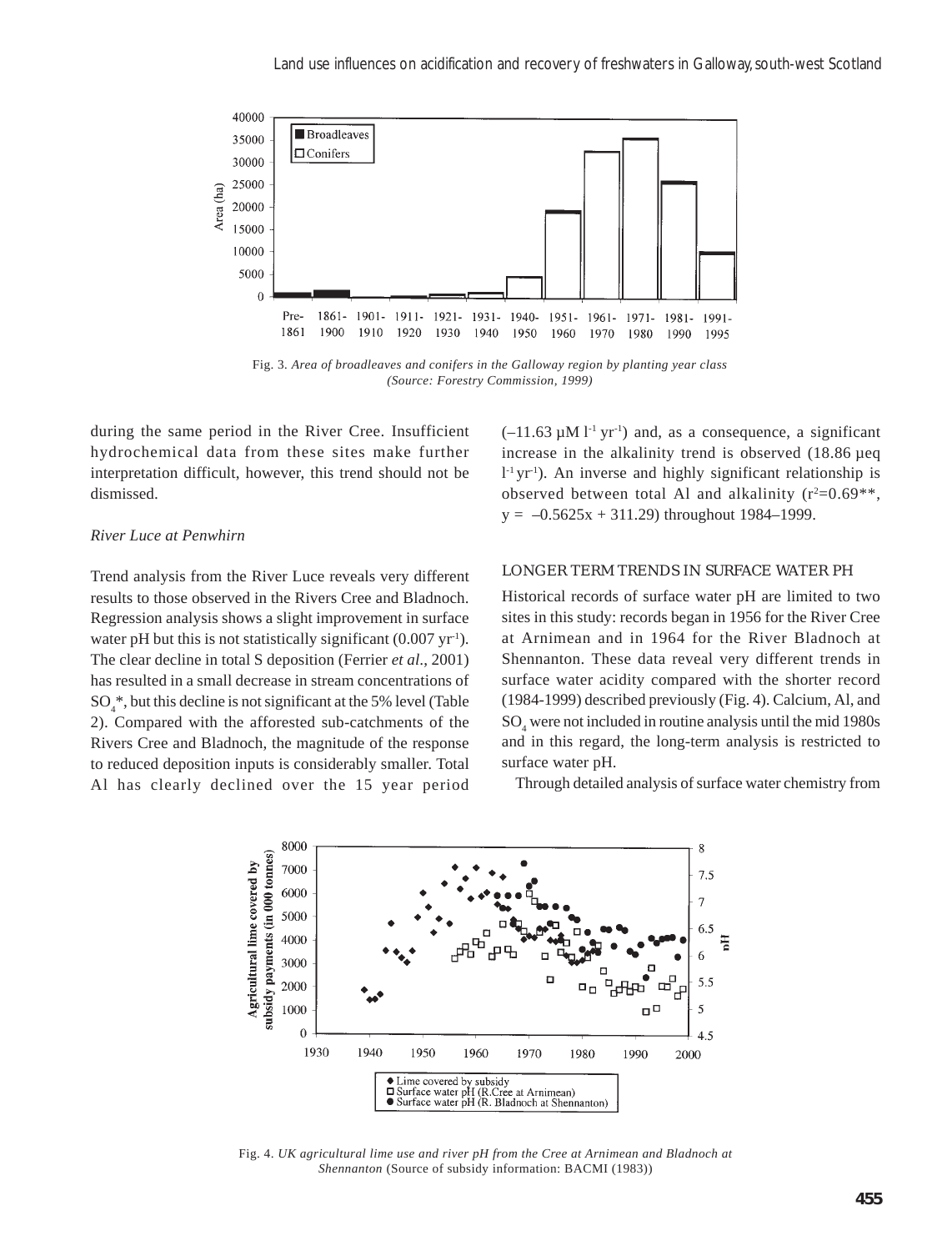

Fig. 5. *Relationship between total annual flow and pH between 1966-2000*

the Cree, it is apparent that pH increased significantly from 1956–1970 (0.05 yr<sup>-1</sup>). A similar increase in pH was evident at Bladnoch (1964–1970), although the increase was not statistically significant (0.07 yr<sup>1</sup>). From the mid 1970s, evidence points to a decline in surface water pH for both the Cree and Bladnoch (Fig. 4). The total decline in pH measured at the Cree and Bladnoch from 1976-2000 was 0.76 and 0.64, respectively. Statistical analysis of the entire dataset from the Cree (1956–2000) and Bladnoch (1964– 2000) show the long term trend in pH is declining  $(-0.02 \text{ yr}^{-1}$  and  $-0.03 \text{ yr}^{-1}$ , respectively).

There is a strong relationship between pH and annual climatic variability. The relationship between river flow at Newton Stewart (downstream gauging station on the River Cree) and pH is presented in Fig. 5. Low annual total discharge records during 1969–1973 coincide with a period when  $pH > 6$ . Since 1973 total annual discharge has increased resulting in a gradual decline in surface water pH.

### **Discussion**

This analysis focuses on data supplied by SEPA whose databases provide the best record of long term change. These hydrochemical records are more extensive and the temporal resolution of these data is generally higher than most databases currently available in the UK. Although this data is useful for assessing long term trends in surface water chemistry, there are limitations that need to be taken into account when interpreting the results. These datasets include parameters that generally focus on potential pollutants which

are related to discharge consents for industrial, agricultural and urban discharges. Consequently, there is a paucity of data relating to some of the main ionic species found naturally in river waters, especially the major weathering related cations. In addition to the limited range of parameters monitored, long-term analysis of trends is hindered by large gaps in the datasets at some sites, and limited information regarding analytical and quality procedures. Nonetheless, without these long term data, important historical changes in surface water acidity would not have been detected in the River Bladnoch at Shennanton and the River Cree at Arnimean.

In addition, small upland catchments were selected for monitoring primarily because the soils and waters draining these upland areas are generally more responsive to changes in atmospheric deposition and afforestation. In this regard, the higher drainage densities and steeper topography of this upland study area reduce the amount of time before runoff enters the stream network and consequently the time for potential soil buffering processes within the catchment.

This study demonstrates that surface water draining afforested catchments of the Cree and the Bladnoch are inherently more acid than those draining the moorland catchment of the Luce. Overall, the results corroborate findings from other studies conducted in this region (Puhr *et al*., 2000; Rees and Ribbons; 1995; Wright *et al*., 1994). The statistically significant decrease in surface water concentrations of  $SO_4^*$  and total Al in the upper reaches of the Rivers Cree and Bladnoch during 1984–1999 was insufficient to induce a recovery in pH at these afforested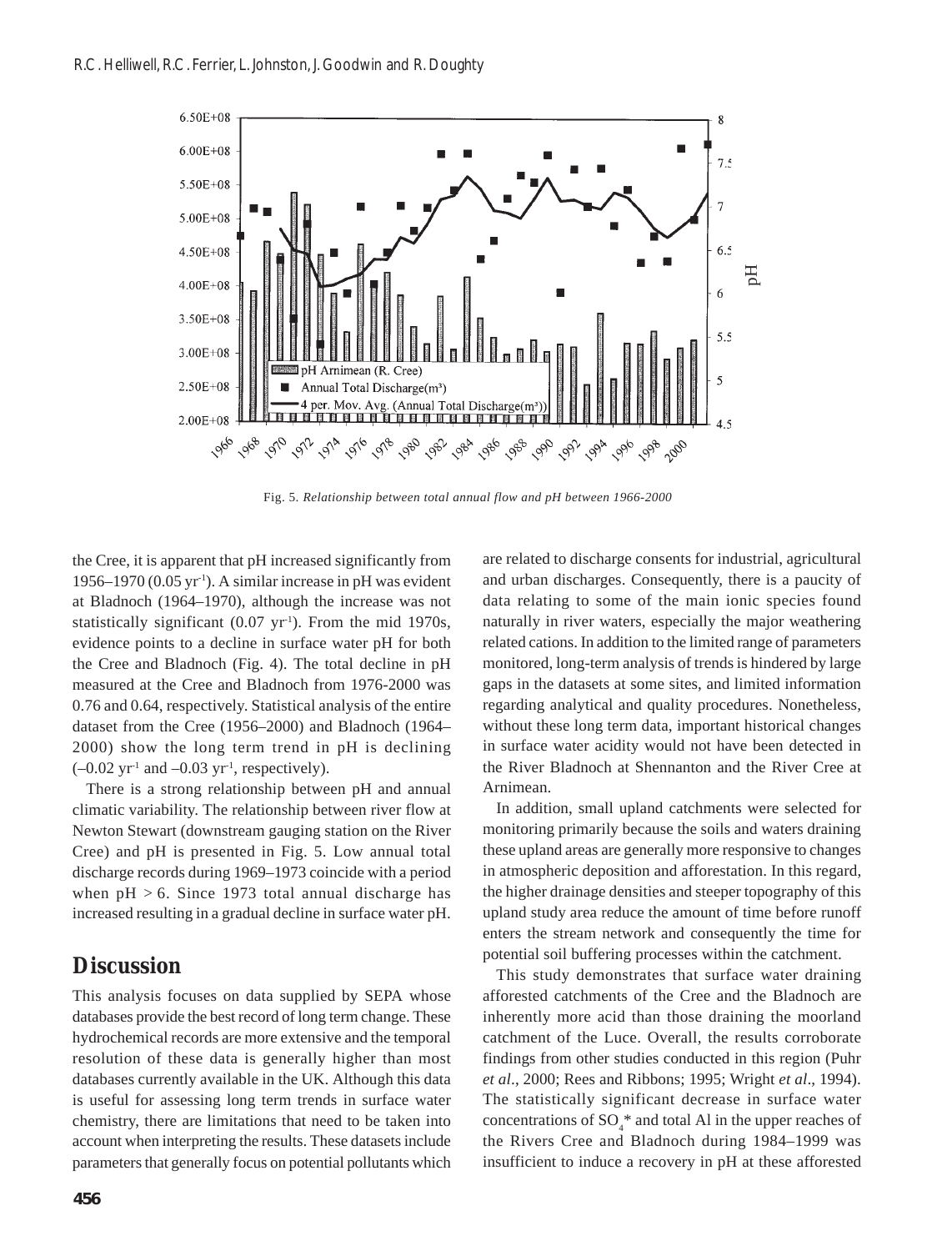catchments. This indicates that extensive forestry in these catchments plays an important role in exacerbating deposition of acid pollutants such as S, through increased dry deposition (Fowler *et al*., 1989) and occult deposition (Dollard *et al*., 1983). These results suggest that in the heavily afforested sub-catchments, current reductions in S emissions do not lead to an observed improvement in the acid status of these rivers. Compared to the Cree and Bladnoch catchments, total S inputs at the Luce catchment, a predominantly moorland catchment, are small and as a consequence, the impact of S emission reductions on surface water quality are less apparent (Table 2). Nitrate concentrations in the River Luce are consistently lower than in the Rivers Cree and Bladnoch, a response to lower deposition inputs and the potential retention of N by the extensive area of peat in this catchment (Helliwell *et al*., 2001). As forests mature and uptake rates decline, greater N leaching to surface waters has been observed (Reynolds *et al*., 1994). In this study, however, the forest age in the Cree and Bladnoch sub-catchments is known to range from 30–50 years old and yet there is no evidence of increasing  $NO<sub>3</sub>$  concentrations in the surface waters.

In terms of assessing land use influences on surface water chemistry, the Luce catchment can be regarded as a control. Much of the catchment drains peat-covered hills and moorland overlying slow weathering Ordovician sediments and, as a consequence, the water draining these organic soils are naturally enriched in H and organically complexed Al.

Historical data from the mid 1950s to 1970 show an improvement in surface water pH in the River Cree at Arnimean. These findings contradict other studies that show an increase in surface water acidification in response to peak S emissions in the 1970s and large-scale commercial afforestation in the region (Wright *et al*., 1994; Puhr *et al*., 2000). Improvements in surface water pH during this time may be linked to the introduction of a UK subsidy on agricultural lime in the late 1930s. Although lime was not applied directly to forest soils, large areas of grassland/ moorland soils were limed during the 1940s to early 1960s. The application rate of lime used in agricultural production increased by as much as 14 times pre-war levels (BACMI, 1983). Whilst the area of forestry has expanded in this region during the 1970s and 1990s (Fig. 3) it is likely that a considerable part of this limed area is now afforested. Figure 4 shows an improvement in pH for the Cree and the Bladnoch when subsidised agricultural lime payments were at a maximum. In 1976, the subsidy on agricultural lime ceased (except were it is payable under other schemes such as the Farm or Horticulture Development schemes) and surface waters have progressively acidified. It is possible that this decline in pH may, in part, be a consequence of the

reduction in lime application; however, the degree of recovery may be hindered by intensive forestry practices.

Lime additions to expansive areas of upland Britain were common practice in the first half of the 20<sup>th</sup> century. In this regard, trend analysis on data from other upland areas in Britain, that are restricted to more recent data sets, should be interpreted with caution. In addition, these results raise important questions regarding the rate of acidification or recovery in systems that received no lime additions in the past. Even though the catchments described may have been limed in the past, recent analyses of hydrochemical data indicate that the rivers in Galloway remain acid.

It is also noteworthy that mean annual pH measurements were greatest during 1969-1973 when the total annual discharge was low. It is well documented that groundwater dominated low flows are characterised by high pH and alkalinity. Following 1973, pH gradually declined in response to higher rainfall and increased annual total discharge. Under these conditions, as flow increases, a mixing of soil drainage waters occurs which results in a reduction in pH and alkalinity (Jenkins *et al*., 1990b).

## **Conclusions**

The first, and perhaps most significant, finding of this study is that surface water concentrations of  $SO_4^*$  have declined from 1984-1999 throughout the Galloway region. The  $\mathrm{SO}_4^{\;*}$ trend was highly significant in the Rivers Cree  $(-1.34 \mu$ eq  $1<sup>-1</sup>$  yr<sup>-1</sup>) and Bladnoch (-2.32 µeq  $1<sup>-1</sup>$  yr<sup>-1</sup>) but not statistically significant in the River Luce  $(-0.016 \text{ }\mu\text{eq}\text{ }1^{1} \text{ yr}^{1})$ . This decline in surface water  $SO_4^*$  is consistent with reductions in S deposition.

Afforestation was found to have a deleterious impact on surface water chemistry. Compared to the River Luce (moorland catchment), that has a mean annual (1984–1999) surface water pH of 6.03, the afforested catchments of the Rivers Cree and Bladnoch are more acid (pH 5.39 and 5.72, respectively).

Historical trends (1950–1970s) in surface water pH appear to be influenced by the large-scale application of lime to areas of rough grassland. Lime additions at this time were sufficient to offset surface water acidification as shown by the recovery in pH during this period (Fig. 4). Without lime addition in this region it is likely that the extensive afforestation and increasing levels of acid deposition at this time would have led to more acidic surface water conditions. This finding has important implications in terms of land preparation prior to future afforestation initiatives.

There is currently an increased awareness of the importance of long term datasets in assessing the response of surface water chemistry to environmental change. These